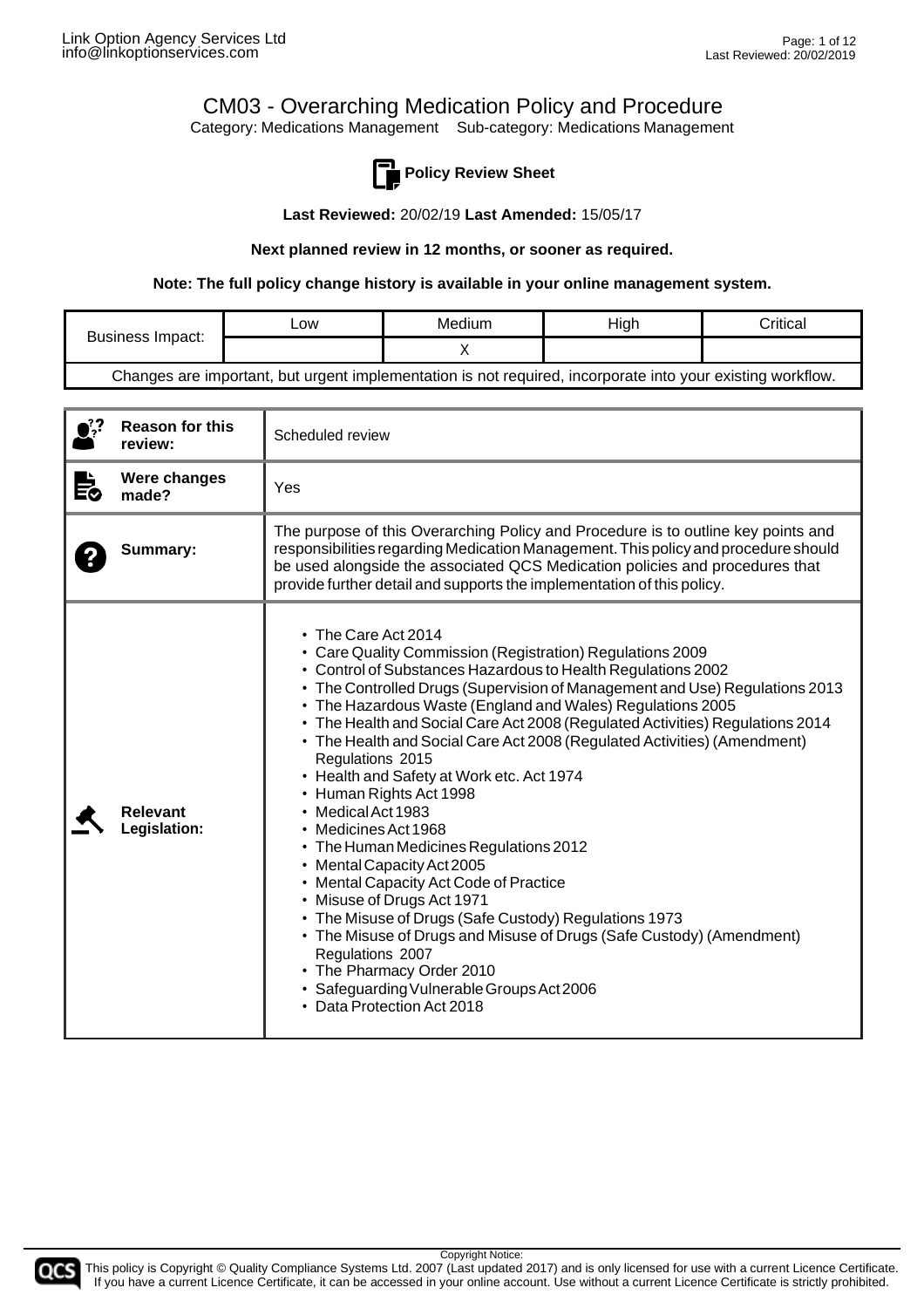| <b>Underpinning</b><br>Knowledge - What<br>have we used to<br>ensure that the<br>policy is current: | • The Royal Pharmaceutical Society of Great Britain, (2007), The Handling of<br>Medicines in Social Care. [Book] RPSGB<br>• Care Quality Commission, (2009), Managing Patient's Medicines After<br>Discharge from Hospital. [Online] Available from:<br>http://webarchive.nationalarchives.gov.uk/20101201001009/http:/www.cqc.org.u<br>k/_db/_documents/Managing_patients_medicines_after_discharge_from_hospit<br>al.pdf [Accessed: 10/05/2017]<br>• Royal College of Nursing, (2015), Accountability and Delegation- A Guide for the<br>Nursing Team. [Online] Available from: https://www.rcn.org.uk/professional-<br>development/publications/pub-006465 [Accessed: 10/05/2017]<br>• National Institute for Health and Care Excellence, (2017), Managing Medicines<br>for Adults Receiving Social Care in the Community NICE Guideline [NG67]<br>[Online] Available from: https://www.nice.org.uk/guidance/ng67 [Accessed:<br>05/09/2017]<br>• NICE and SCIE, (2017), Discussing and planning medicines support. [Online]<br>Available from: https://www.nice.org.uk/about/nice-communities/social-<br>care/quick-guides/discussing-and-planning-medicines-support [Accessed:<br>30/11/2017]<br>• National Institute Health and Care excellence, (2018), QS171 Medicines<br>management for people receiving social care in the community. [Online]<br>Available from: https://www.nice.org.uk/guidance/qs171 [Accessed: 09/08/2018]<br>• CQC, (2018), Medicines: information for adult social care services. [Online]<br>Available from: https://www.cqc.org.uk/guidance-providers/adult-social-<br>care/medicines-information-adult-social-care-services?page=1 [Accessed:<br>30/08/2018]<br>• NICE, (2018), Decision-making and mental capacity - Guidelines NG108.<br>[Online] Available from: https://www.nice.org.uk/guidance/ng108 [Accessed:<br>18/10/2018] |
|-----------------------------------------------------------------------------------------------------|-------------------------------------------------------------------------------------------------------------------------------------------------------------------------------------------------------------------------------------------------------------------------------------------------------------------------------------------------------------------------------------------------------------------------------------------------------------------------------------------------------------------------------------------------------------------------------------------------------------------------------------------------------------------------------------------------------------------------------------------------------------------------------------------------------------------------------------------------------------------------------------------------------------------------------------------------------------------------------------------------------------------------------------------------------------------------------------------------------------------------------------------------------------------------------------------------------------------------------------------------------------------------------------------------------------------------------------------------------------------------------------------------------------------------------------------------------------------------------------------------------------------------------------------------------------------------------------------------------------------------------------------------------------------------------------------------------------------------------------------------------------------------------------------------------------------------------------------------------------------------|
| Suggested action:                                                                                   | Encourage sharing the policy through the use of the QCS App<br>$\bullet$                                                                                                                                                                                                                                                                                                                                                                                                                                                                                                                                                                                                                                                                                                                                                                                                                                                                                                                                                                                                                                                                                                                                                                                                                                                                                                                                                                                                                                                                                                                                                                                                                                                                                                                                                                                                |



Copyright Notice: This policy is Copyright © Quality Compliance Systems Ltd. 2007 (Last updated 2017) and is only licensed for use with a current Licence Certificate. If you have a current Licence Certificate, it can be accessed in your online account. Use without a current Licence Certificate is strictly prohibited.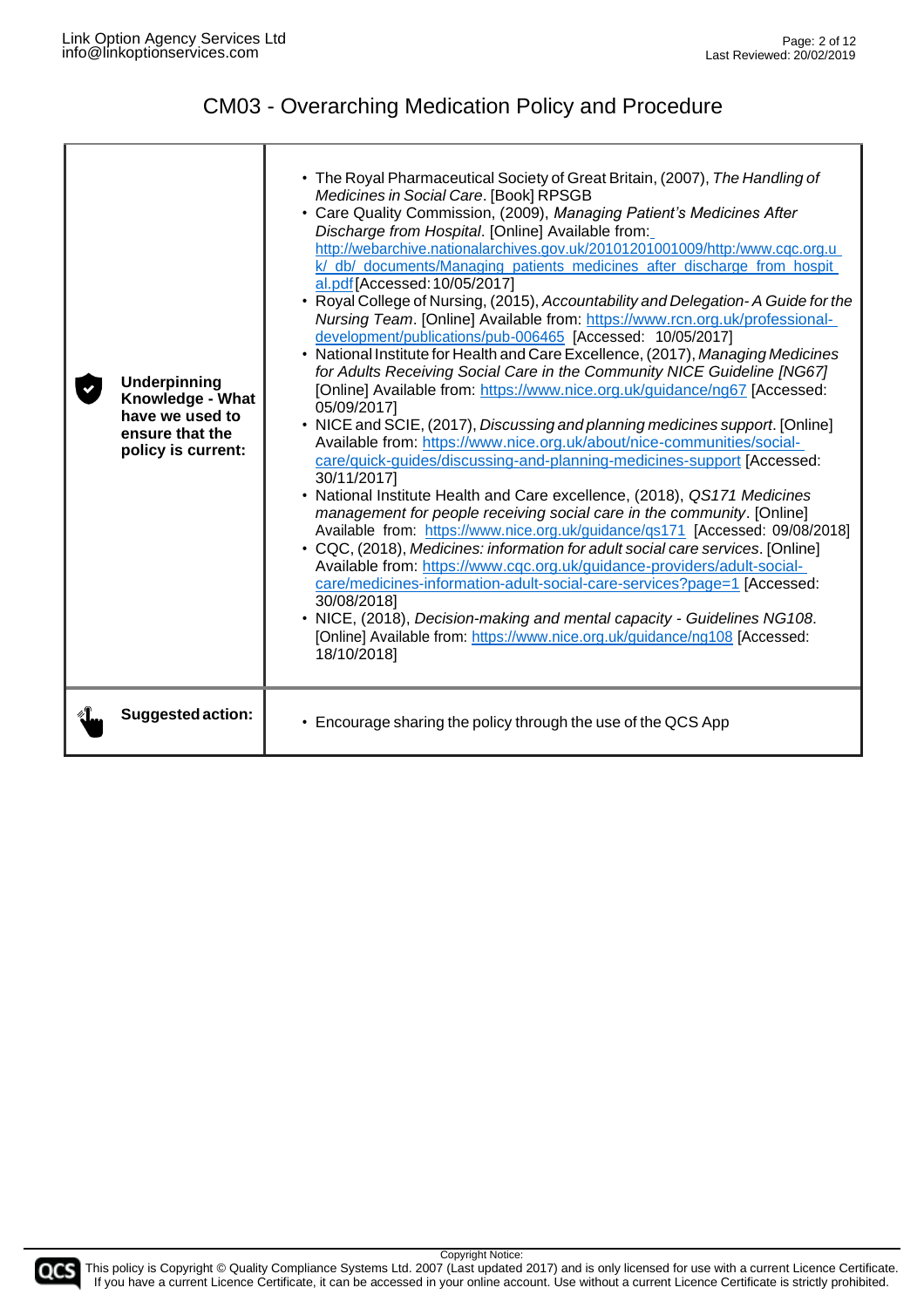# **1. Purpose**

**1.1** The purpose of this Overarching Policy and Procedure is to outline key points and responsibilities regarding Medication Management. This policy and procedure should be used alongside the associated QCS Medication policies and procedures that provide further detail and support the implementation of this policy.

**1.2** To describe the ways in which Service Users may be safely assisted with managing their medication that promotes choice, independence, dignity and respect.

**1.3** To comply with regulatory and legislative requirements, best practice recommendations, guidance and professional codes of practice.

**1.4** To describe the procedures involved in delivering medication support and the responsibilities of the staff.

| <b>Key Question</b> | Key Line of Enquiry (KLOE)                                                                                                                                              |
|---------------------|-------------------------------------------------------------------------------------------------------------------------------------------------------------------------|
| <b>SAFE</b>         | S1: How do systems, processes and practices keep people safe and safeguarded<br>from abuse?                                                                             |
| <b>EFFECTIVE</b>    | E2: How does the service make sure that staff have the skills, knowledge and<br>experience to deliver effective care and support?                                       |
| <b>EFFECTIVE</b>    | E7: Is consent to care and treatment always sought in line with legislation and<br>guidance?                                                                            |
| <b>WELL-LED</b>     | W2: Does the governance framework ensure that responsibilities are clear and that<br>quality performance, risks and regulatory requirements are understood and managed? |

**1.5** To support Link Option Agency Services Ltd in meeting the following Key Lines of Enquiry:

**1.6** To meet the legal requirements of the regulated activities that Link Option Agency Services Ltd is registered to provide:

- The Care Act 2014
- Care Quality Commission (Registration) Regulations 2009
- Control of Substances Hazardous to Health Regulations 2002
- The Controlled Drugs (Supervision of Management and Use) Regulations 2013
- The Hazardous Waste (England and Wales) Regulations 2005
- The Health and Social Care Act 2008 (Regulated Activities) Regulations 2014
- The Health and Social Care Act 2008 (Regulated Activities) (Amendment) Regulations 2015
- Health and Safety at Work etc. Act 1974
- Human Rights Act 1998
- Medical Act 1983
- Medicines Act 1968
- The Human Medicines Regulations 2012
- Mental Capacity Act 2005
- Mental Capacity Act Code of Practice
- Misuse of Drugs Act 1971
- The Misuse of Drugs (Safe Custody) Regulations 1973
- The Misuse of Drugs and Misuse of Drugs (Safe Custody) (Amendment) Regulations 2007
- The Pharmacy Order 2010
- Safeguarding Vulnerable Groups Act 2006
- Data Protection Act 2018

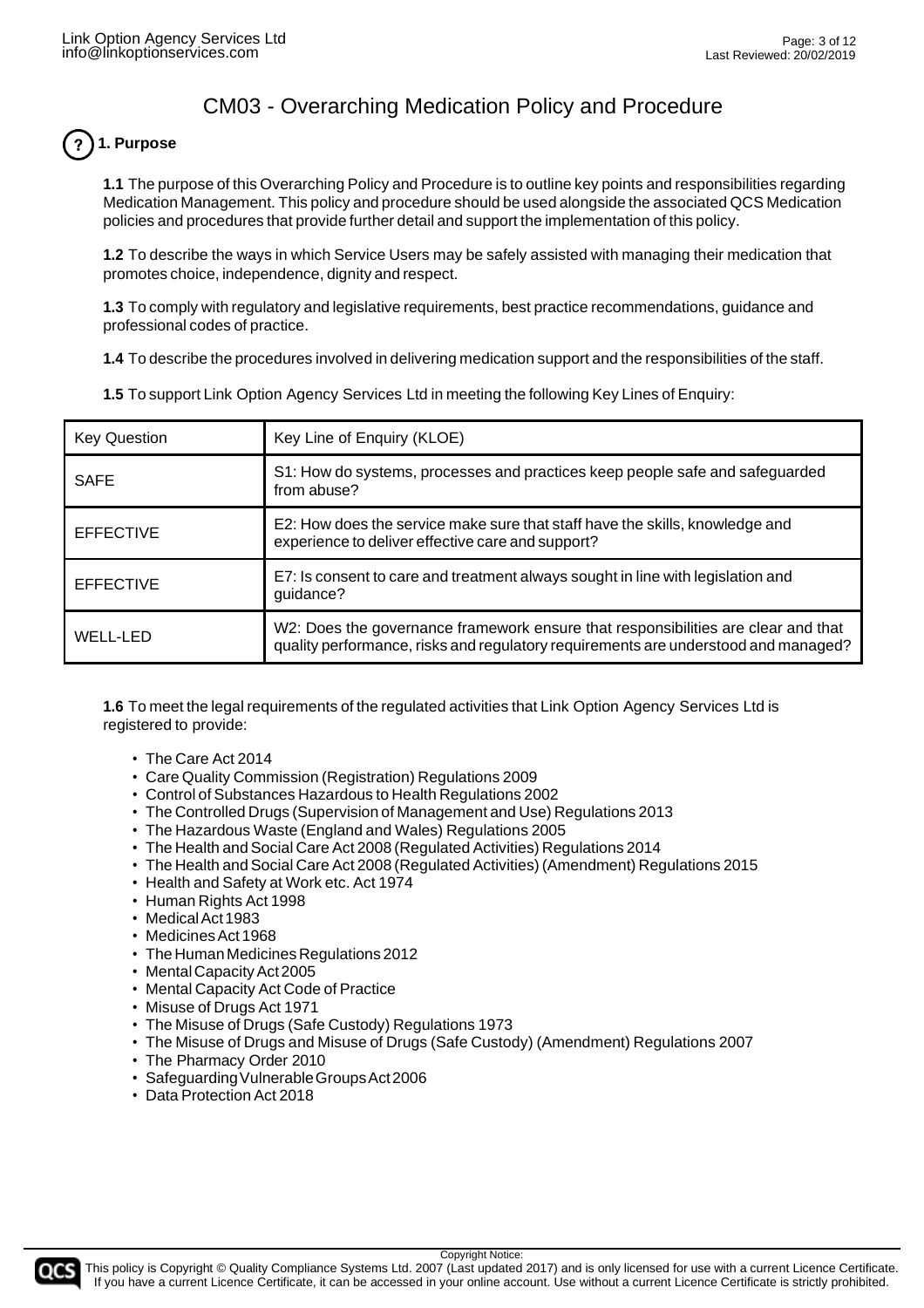

- **2.1** The following roles may be affected by this policy:
	- Registered Manager
	- Other management
	- Care staff

**2.2** The following people may be affected by this policy:

- Service Users
- **2.3** The following stakeholders may be affected by this policy:
	- Family
	- Representatives
	- Externalhealthprofessionals
	- Local Authority
	- NHS
	- Commissioners



**3. Objectives**

**3.1** To maintain the health, safety and independence of Service Users by supporting them to take prescribed medication at the correct time and in the correct way as part of an individualised plan of care and support.

**3.2** To provide a safe framework for the Care Worker to work within when assisting the Service User with medication.

**3.3** To reduce the risk of medication errors and incidents and to help prevent unnecessary admissions to hospital.

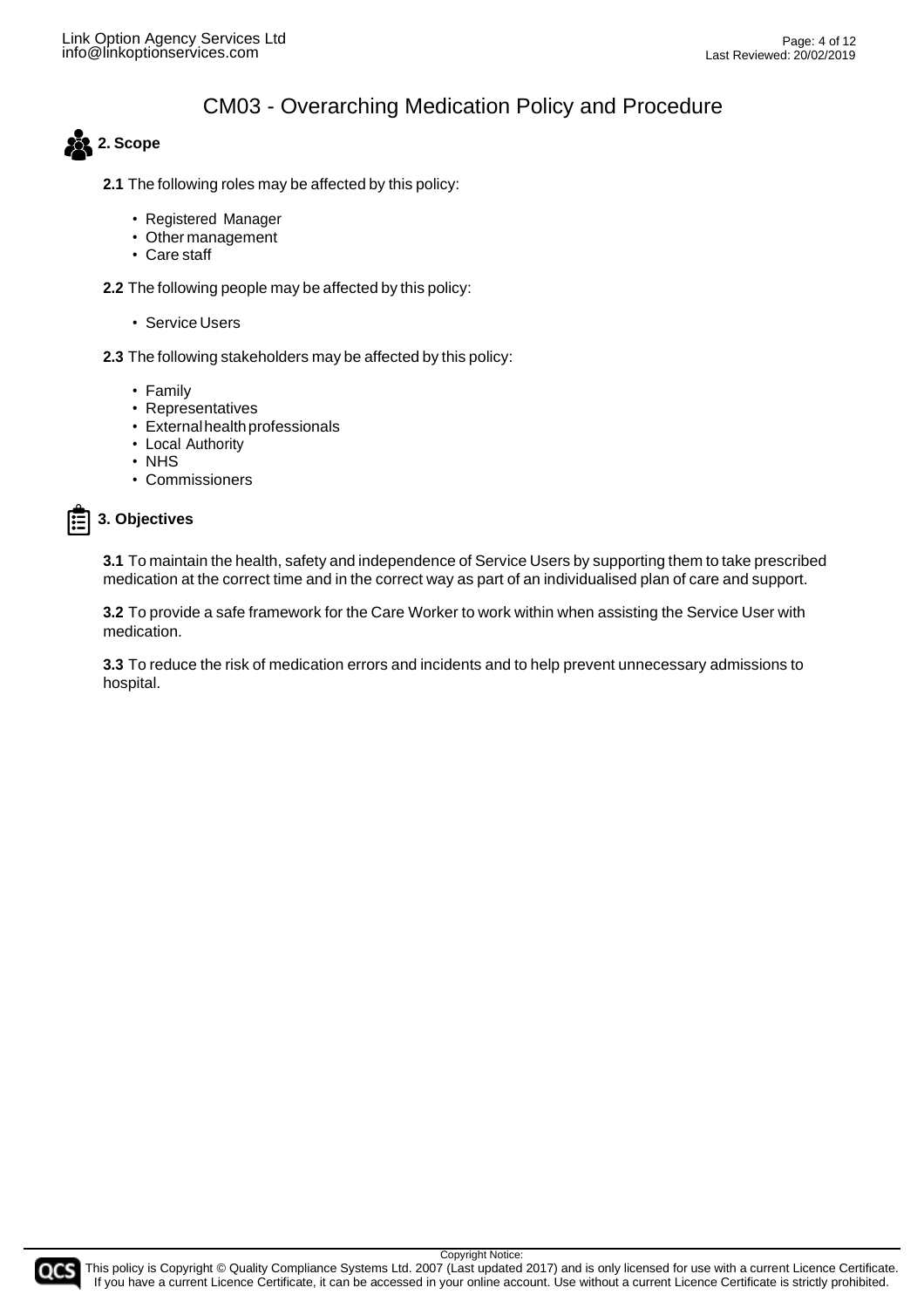**4.Policy**

**4.1** Link Option Agency Services Ltd understands the importance of providing safe, reliable care including support and treatment in relation to Medication Management.

**4.2** The Service User will be treated as an individual at all times respecting dignity, privacy, independence, choice andcontrol.

**4.3** Link Option Agency Services Ltd recognises the importance of staff training and supervision and will ensure all staff involved in medication management are well trained and competent to perform the activities within the remit of their roles and in line with the Training and Competency on Medications Policy and Procedure.

**4.4** This policy challenges discrimination based on age, gender, disability, sexuality, faith, religion, culture, ethnic or national origin, trans-gender or marital status.

**4.5** Medicines remain the property of the Service User to whom they have been prescribed.

**4.6** All staff will follow the 6 Rights of Medication Administration to ensure the safety and well-being of the Service User.

### **4.7 Roles and Responsibilities of Staff - The Registered Manager is responsible for:**

- Ensuring that a mental capacity assessment forms part of person-centred care planning and that consent to support medication is obtained
- Ensuring that where best interest decisions are required, this is done in collaboration with others involved in the Service User's care and is recorded and shared with relevant staff
- Ensuring that capacity in relation to the management of medication is reviewed regularly
- Ensuring that Service Users have a medication assessment undertaken prior to the service starting or as soon as is practically possible. This should form part of their Care Plan
- Ensuring that medication reviews are part of, and align with, the Service User's care and treatment assessments, plans or pathways and that they are completed and reviewed regularly when their medication changes
- Ensuring that regular medication reviews take place which involve the wider multi-disciplinary team where appropriate, in line with the QCSAuditing and Monitoring of Medication Policy and Procedure
- Ensuring that all staff involved in medication management are trained, assessed and competent to perform the activities required of them within their role
- Ensuring that policies and procedures are in place that comply with current legislation and guidance for medicines administration including:
	- Administration
	- Disposal
	- Recording
- There is a culture that allows staff to report incidents. To achieve this, there should be systems to support:
	- Clearincidentreporting
	- Investigations of incident reports to decide whether to offer training to an individual or review existingprocedures
	- Simple and regular audits of how things work
	- Reporting of serious incidents to the regulatory body and compliance with the Duty of Candour
	- Whistleblowing

### **4.8 Roles and Responsibilities - The Care Worker is responsible for:**

- Ensuring that they only administer medicines that they have been trained and have been assessed as competent togive
- Being aware of their responsibilities if a Service User refuses to take their medicines
- Remaining up to date, participate in any training and supervision sessions
- Reading and following Link Option Agency Services Ltd's policies and procedures and to seek guidance if there are any areas of misunderstanding before supporting Service Users with medication management
- Reporting any concerns to their line manager as soon as they arise including errors or omissions

### **4.9 Consent and MentalCapacity**

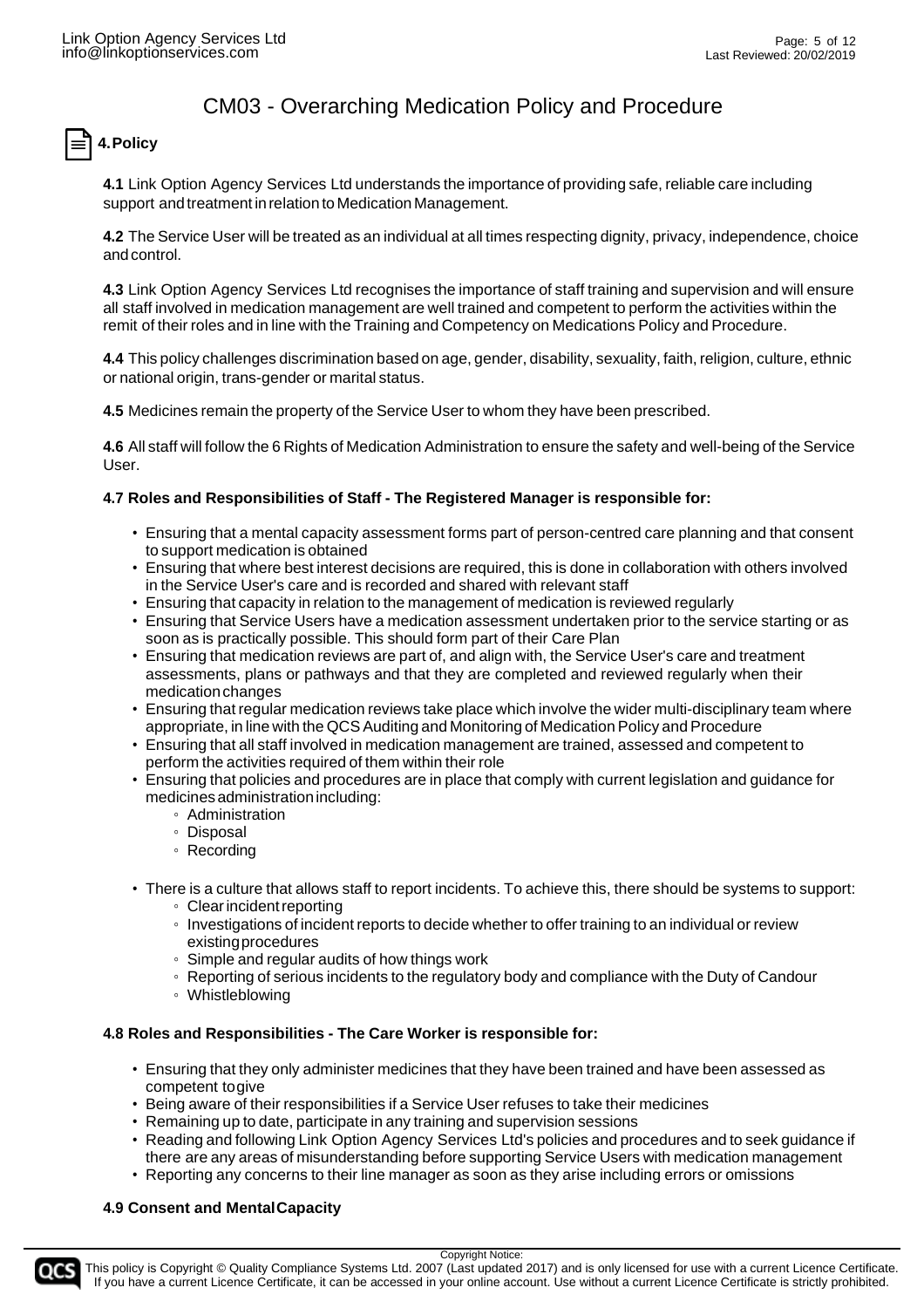- When assessing the Service User's requirements and agreeing their Care Plan, consideration will be given to the Service User's mental capacity and ability to give informed consent
- The Support Worker will be guided by the principles of the Mental Capacity Act and the QCS policies on Consent and Mental Capacity
- Consent will be obtained for important aspects of Service User care and support, including medication
- A record of a Service User's informed consent will be made in their care record
- The Service User should be deemed to have mental capacity to make decisions about their care unless there is an indicator that they are unable to make decisions relating to their medication. Where an indicator exists that a Service User may not have the capacity to make decisions about their medication, Link Option Agency Services Ltd will ensure:
	- An assessment is completed in line with the Mental Capacity Act 2005 and where required, a best interest decision will be recorded in the Service User's care record

#### **4.10 Protected Characteristics and Medication Management**

Link Option Agency Services Ltd will ensure that protected characteristics are considered when managing medicines. This includes the Service User's cultural and religious requirements, which will be fully and carefully considered and may include but not be limited to:

- Vegetarians and people from some religious groups who do not want gelatin capsules (made from animal products)
- Having medicines given to them by people of the same gender
- The administration of medicines during religious festivals, including fasting
- Medicines including 'unclean' substances

### **4.11 Confidentiality and InformationSharing**

- Information regarding a Service User's medication and health must be treated confidentially and respectfully
- All records must be stored securely where they cannot be accessed by unauthorised persons
- Information about a Service User should only be disclosed with that person's consent, unless The Agency is legally obliged to share the information
- Any information shared must be relevant, necessary and proportionate
- If the Service User agrees, relevant information about them can be shared with their relatives or nominated representatives
- The agreement for sharing information should be documented in the Care Plan
- Information should be shared with health and social care professionals involved in the direct care of the Service User where it is needed for the safe and effective care of the individual, unless the Service User has refused to share the information
- The Service User's refusal should be documented in their Care Plan and the Care Worker should ensure that the person is aware that such a refusal may compromise their safety if relevant information is not shared
- If a Service User attends an appointment with a Care Worker outside of the home, it is important that information is available to that healthcare professional, unless the Service User has refused consent
- This information should be given by the Service User themselves, wherever possible; however, the Care Worker should ensure that the Service User (or the person accompanying them, if appropriate) has with them a copy of the current medication administration record (MAR) chart or is provided with the same details in another written form



This policy is Copyright © Quality Compliance Systems Ltd. 2007 (Last updated 2017) and is only licensed for use with a current Licence Certificate. If you have a current Licence Certificate, it can be accessed in your online account. Use without a current Licence Certificate is strictly prohibited.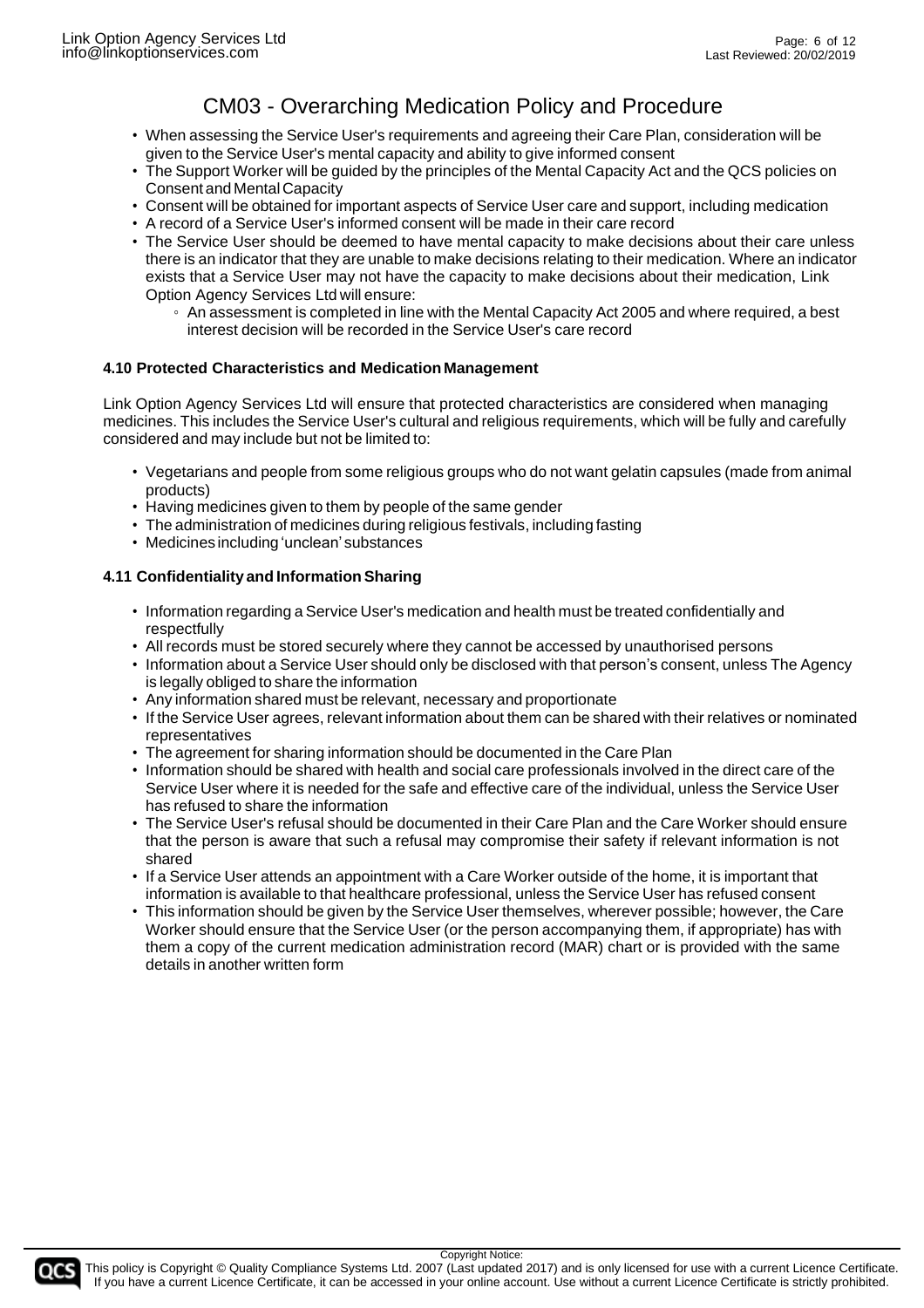# **5. Procedure**

### **5.1 The outcome of the medication assessment will determine:**

- The ability to self-manage without assistance
- The ability to self-manage with occasional verbal reminders (sometimes referred to as prompts) or with the use of administration aids
- Full assistancerequired
- Administration by specialised technique

### **5.2 Levels of Support**

- Link Option Agency Services Ltd is responsible for agreeing on the **level of support required** and ensuring that the appropriate record keeping and training needs are met
- The Service User's plan will require review as needs change

### **5.3 Self-Managed**

- This level of intervention is when the Service User is assessed as having the mental capacity and physical ability to be able to fully undertake the medication process and therefore needs no assistance from the Care Worker
- Support should be provided for the Service User to understand the medication process and encourage them to self-manage their medication
- Medication Administration Record (MAR) does not need to be completed
- No assistance in any form should be given with any stage of the medication process
- This is for any prescribed or over-the-counter medication in any form (e.g. tablet, capsule, liquid, drops, spray, cream) and covers medication:
	- Preparation
	- Administration
	- Disposal
- Where any support is provided by the Service User's family, etc. then this must be detailed in the Care Plan
- The risk assessment must detail how medicines will be safely stored for the Service User to remain selfmanaging
- Service Users should be encouraged to seek regular medication reviews from their GP
- In order to protect the safety of the Service User and others, it is essential to assess the Service User's ability to manage their medications independently and safely. This assessment should include the following:
	- Whether the Service User wishes to self-manage
	- Identification that the Service User knows the medication they are taking, what it is for, and how and when to take it
	- Understanding of how important it is not to leave the medicines lying around where someone else may take it accidentally
- The assessment and documentation will be stored in the individual Service User's Care Plan, and a copy held with the Service User's medication record when a Service User is self-managing their own medication. This will help to remind staff of the need to monitor any associated risks

### **5.4 In addition to self-managed, there are three levels when support is required with medication administration:**

- Level 1 General support or assisting with medicine
- **Level 2**  Administering
- **Level 3**  Administering by specialised technique after receiving further training

### **5.5 Level 1 - Link Option Agency Services Ltd provides general support or some assistance with medication administration**

- This can involve physical assistance from staff as long as the Service User directs the Care Worker
- The Service User must have been assessed as having the mental capacity to manage their own medication

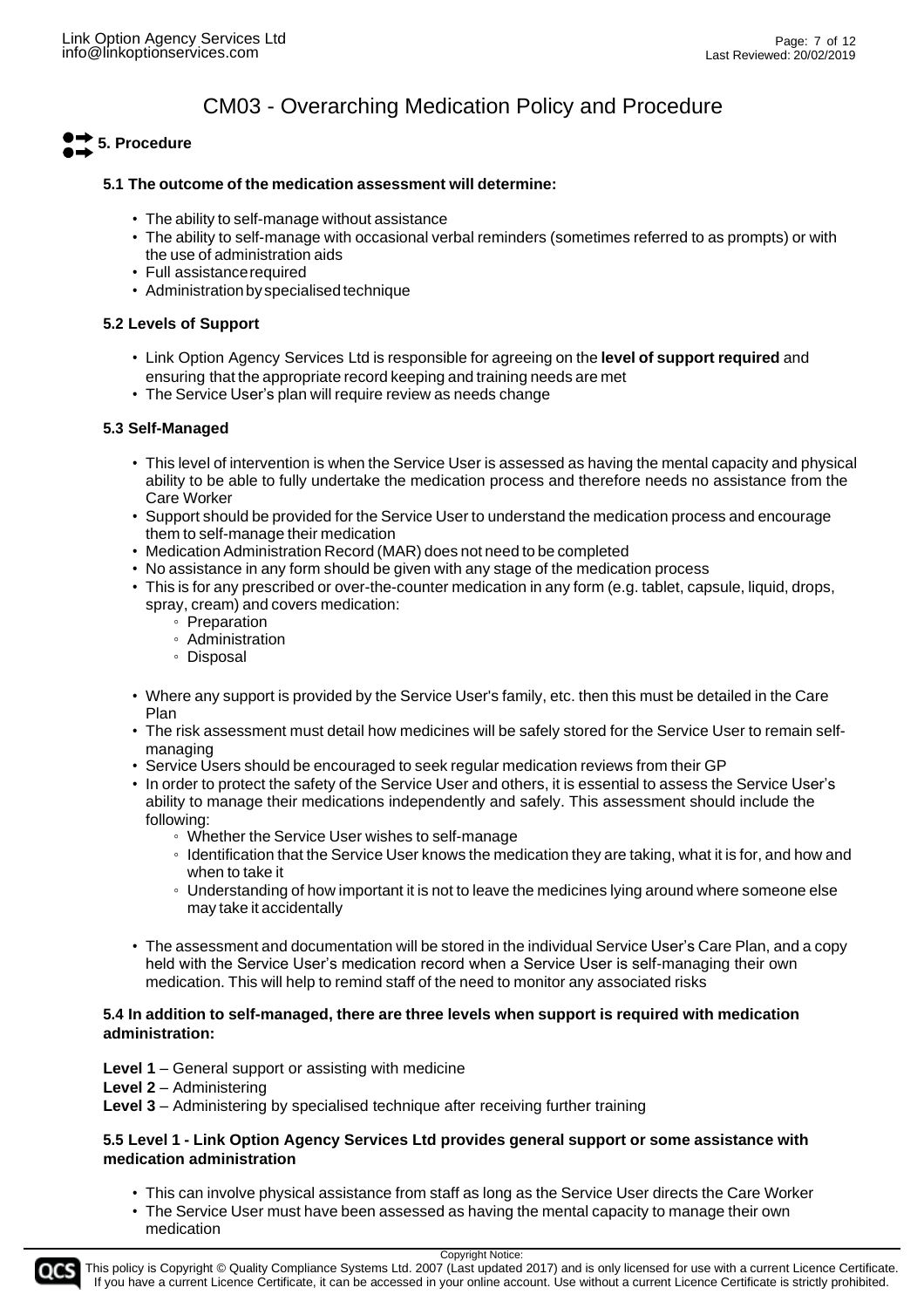- The assistance from staff should not involve the Care Worker choosing or selecting medication for the ServiceUser
- Where a person chooses to self-manage, Link Option Agency Services Ltd will record this on the Care Plan
- Where there is a risk to others, for example in a shared space, a risk assessment needs to be completed if necessary
- If staff identify a change that indicates it may no longer be safe for the Service User to self-manage then staff should consult with the Service User's GP to determine if:
	- The status is short-term or long-term
	- The person requires a medication review
	- Any new procedures are required in light of the information obtained from the above
- Link Option Agency Services Ltd recognises that there may be situations when people are keen to look after some medicines and not others. An example is when a person keeps an inhaler for immediate use but prefers the Care Worker to look after tablets and liquid medicines
- Self-management does not have to be all or nothing; an assessment should be undertaken with the person and documented in the Care Plan
- Where the Service User is self-managing but the Care Worker is required to give occasional verbal reminders or physical assistance under the direction of the Service User, a record of this assistance or the reminder must be made in line with locally agreed policy
- A persistent or increasing need for a reminder may indicate that a Service User does not have the ability, or the wish, to take responsibility for their own medicine and this should trigger an urgent review of the Service User's Care Plan. The Registered Manager should be informed at all times
- The term 'prompt' should not be used in the Care Plan as this does not clearly define the activity the Care Worker is required to undertake. 'Verbal Reminder' or 'Physically Assist' gives a clearer indication of the type of support required of the Care Worker

### **5.6 Level 2 - Administration by Care Staff: Care staff take responsibility for administering medication**

The Service User will have been assessed as requiring care staff to administer medication possibly due to impaired cognitive awareness, sensory disability or through physical disability or their expressed wish.

- Staff administering medication must be trained and assessed as competent to administer medication
- Consent must be obtained prior to administering medication
- The Care Worker must follow the 6 Rights of Medication Administration
- The Medication Administration Record (MAR) must include all prescribed medicines. Staff should be aware of the QCS 'Recording the Administration of Medication' Policy
- Medication must never be secondary dispensed (potted up) for someone else to administer to the Service User at a later time or date or for the Service User to take a later time
- It is essential that the person who administers the medicine refers to the Medication Administration Record at the time of administration and does not sign the Medication Administration Record until after the medication has been administered and they are certain it has been taken
- A record should be made if the medicine is refused or not administered, including the reason why
- The local policy will dictate the codes used on the MAR chart and staff administering should be aware of the codes
- If errors occur or are identified the QCS Policy on 'Medication Errors and Near Misses Policy and Procedure' should be followed
- The Care Worker should only administer medication from original packaging or Pharmacy filled dosage systems or compliance aids. The Care Worker should not administer from family filled compliance aids

### **5.7 Level 3 - Administration by Specialist Technique: Care staff administer medication by specialist technique**

These types of medicines will normally be administered by a healthcare professional. However, if appropriate, a healthcare professional may delegate these tasks to named Care Workers provided:

- They agree this with the Registered Manager
- The healthcare professional personally provides the required extra training and is satisfied that the Care Workers arecompetent

The following activities are usually considered specialised techniques, although this list is not exhaustive and is dictated by locally agreed policy.

• Rectal administration, e.g. suppositories, enemas

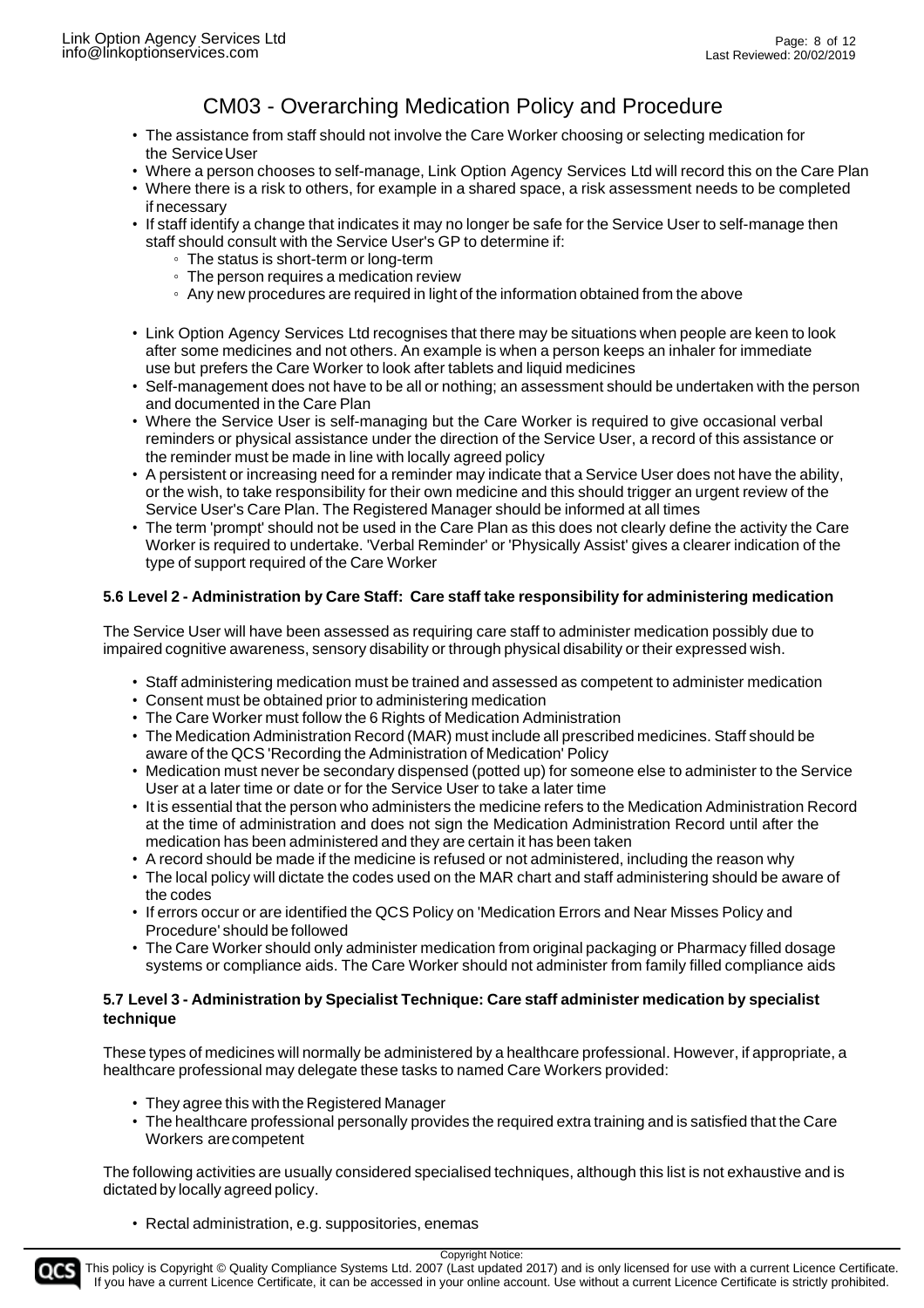- Buccaladministration
- Administration into the vagina, e.g. pessaries
- Nasogastric administration
- Administration through a Percutaneous Endoscopic Gastrostomy (PEG), including PEG feeds
- Giving oxygen

#### **5.8 Partnershipworking**

When supporting Service User's for the first time with medication, staff will inform the Service User's GP and supplyingpharmacist.

### **6. Definitions**

#### **6.1 A Medicine**

- A medicine is a substance that is introduced into the body, or externally applied to the body that exerts a physiological change to the body
- Medicines and medicinal preparations which come under the provisions of the Medicines Act (1968). They include medicines used in clinical trials, unlicensed medicines, dressings, and medical gases
- They can be Controlled drugs, i.e. substances controlled under the provisions of the Misuse of Drugs Act (1971) and Regulations made under the Act
- They can be alternative medicinal products, e.g. herbal or homeopathic remedies, that are used for therapeuticpurposes

#### **6.2 NMC**

• The Nursing and Midwifery Council is a regulatory body which regulates Nurses and Midwives in England, Scotland, Wales and Northern Ireland

#### **6.3 The 6 Rights of Medication Administration**

- The 6 Rights of Medication Administration are:
	- Right**P**atients
	- Right **D**rugs
	- Right **D**ose
	- Right**R**oute
	- Right **T**ime
	- Right**D**ocumentation

A mnemonic to remember this is **P**atients **D**o **D**rugs **R**ound the **D**ay

These 6 Rights vary in Definition - NICE guidelines refer to Right to Refuse instead of Right Documentation. This policy uses Right Documentation because of the high rate of errors associated with documentation but refers to the Right to Refuse

#### **6.4 Medication Error**

• A medication error is any preventable event that may cause or lead to inappropriate medication use or patient harm while the medication is in the control of the health care professional, patient, or consumer

#### **6.5 Reconciliation**

• Medication reconciliation is the process of creating the most accurate list possible of all medications a Service User is taking - including drug name, dosage, frequency, and route - and comparing that list against the Doctor's admission, transfer, and/or discharge orders, with the goal of providing correct medications

#### **6.6 Medication Review**

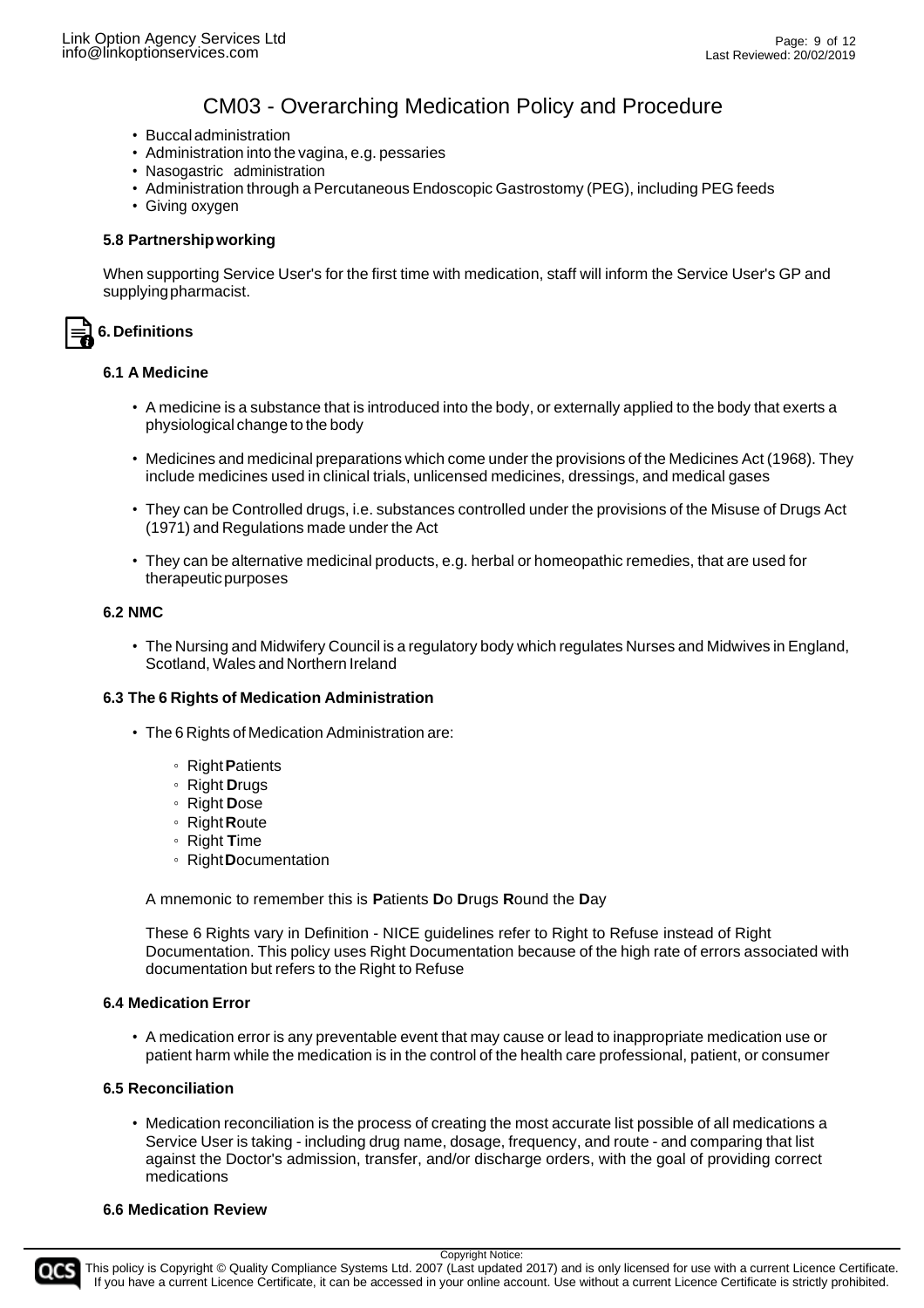- Many frail, elderly people have multiple and complex conditions. These conditions can change, and the medicines that Service Users receive to treat these conditions need to be reviewed regularly to ensure that they remain safe and effective
- The frequency of multidisciplinary medication reviews should be based on the health and care needs of the Service User, with their safety being the most important factor when deciding how often to do the review
- The interval between medication reviews should be no more than 1 year, and many Service Users will need more frequent medication reviews

### **6.7 Assisting and Administering**

- The difference between **assisting** someone to take their medicines and **administering** medicines is:
	- When a care worker **assists** someone with their medicine, the person **must indicate** to the care worker what actions they are to take on each occasion
	- If the person is not able to do this, or if the care worker gives any medicines **without** being requested (by the person) to do so, this activity must be interpreted as **administering** medicine

### **6.8 Protected Characteristics**

- The Equality Act 2010 protects people in nine protected characteristic groups from discrimination in the use of services and employment:
	- Age
	- Disability
	- Genderreassignment
	- Marriage, same-sex marriage and civil partnership
	- Pregnancy and maternity
	- Race, this includes ethnic or national origins, or nationality
	- Religionorbelief
	- Sex
	- Sexual orientation

#### **6.9 Delegation**

• Delegation is defined as the transfer of responsibility for the performance of a task from one person to another - "Transferring to a competent individual the authority to perform a selected nursing task in a selected nursing situation. The nurse retains accountability for delegation"

### **6.10 Medication Administration Record (MAR)**

- The MAR chart is individual to the Service User and is a formal record of administration of medicine within the care setting and may be required to be used as evidence in clinical investigations and court cases. It is, therefore, important that it is clear, accurate and up to date
- The MAR chart reflects the items which are still being currently prescribed and administered, together with information about repeat prescriptions for PRN ("when required") medicine

### **6.11 Percutaneous Endoscopic Gastrostomy (PEG)**

• Percutaneous endoscopic gastrostomy (PEG) is an endoscopic medical procedure in which a tube (PEG tube) is passed into a patient's stomach through the abdominal wall, most commonly to provide a means of feeding when oral intake is not adequate (for example, because of dysphagia or sedation)



This policy is Copyright © Quality Compliance Systems Ltd. 2007 (Last updated 2017) and is only licensed for use with a current Licence Certificate. If you have a current Licence Certificate, it can be accessed in your online account. Use without a current Licence Certificate is strictly prohibited.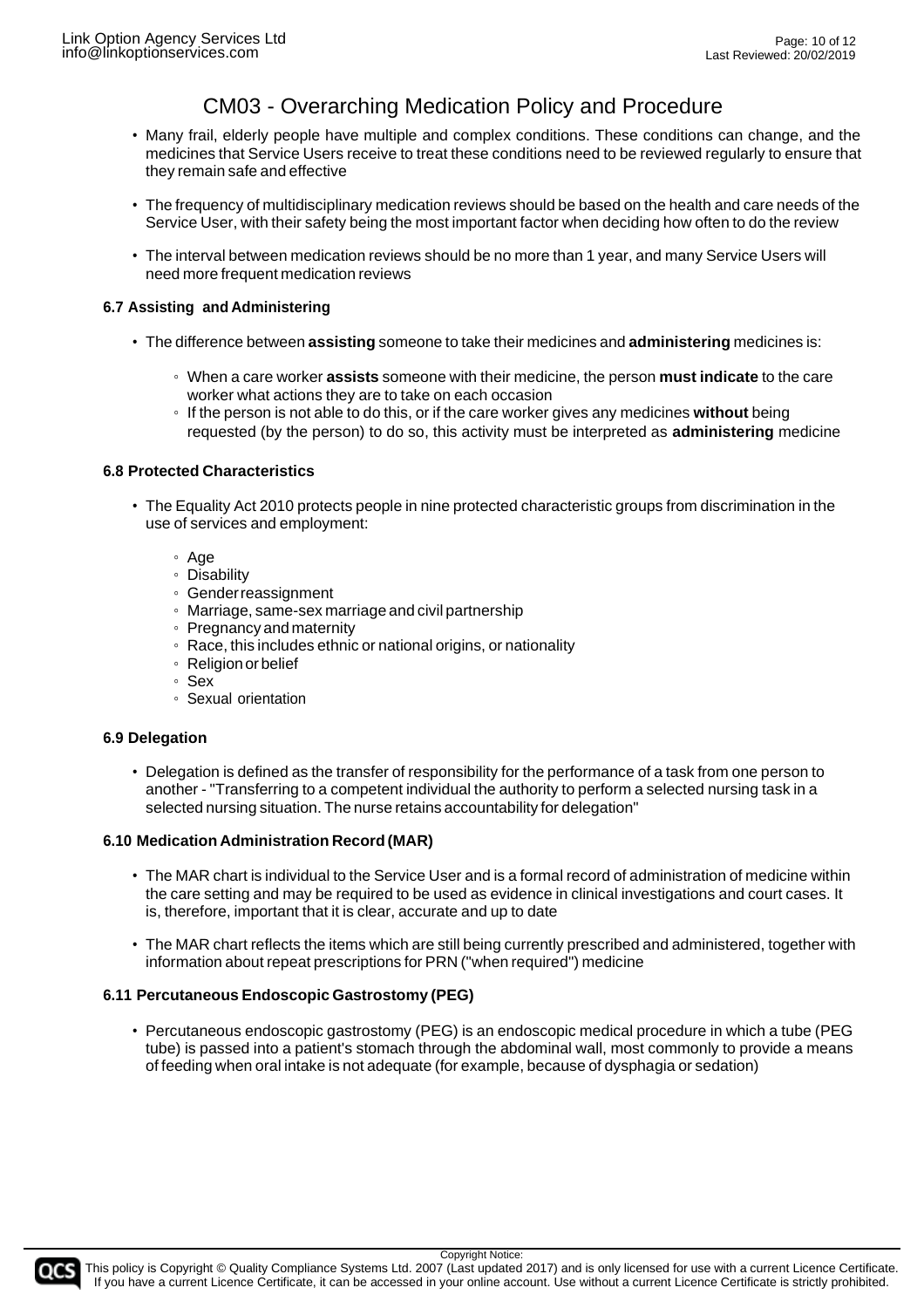# **Key Facts - Professionals**

Professionals providing this service should be aware of the following:

- Staff must only administer medication when they have been trained and assessed as competent
- Staff check the 6 Rights of Medication Administration for any medication every time it is administered
- Staff must give medication administration their full attention to avoid errors
- If staff are unclear, or notice an error or omission, they must check before administering any medication and report any concerns
- Consent must be obtained before any medication support is provided

# **Key Facts - People Affected by The Service**

People affected by this service should be aware of the following:

- Service Users have the right to refuse medication
- Consent must be obtained before any medication support is provided
- Service Users receiving care and support can self-manage their own medication

## **Further Reading**

As well as the information in the 'Underpinning Knowledge' section of the review sheet we recommend that you add to your understanding in this policy area by considering the following materials:

• **Health and Social Care Information Centre - A Guide to Confidentiality in Health and Social Care:** [https://webarchive.nationalarchives.gov.uk/20180328130852tf\\_/http://content.digital.nhs.uk/media/12822/Gui](http://content.digital.nhs.uk/media/12822/Gui) -to-confidentiality-in-health-and-social-care/pdf/HSCIC-guide-to-confidentiality.pdf/

### **Related Policies**

- **Recording the Administration of Medication Policy and Procedure**
- **Auditing and Monitoring of Medication Policy and Procedure**
- **Controlled Drug Policy and Procedure**
- **Safe Disposal of Medication Policy and Procedure**
- **Over the Counter Medication Policy and Procedure**
- **As Required Medication Policy and Procedure (PRN)**
- **Covert Medication Policy andProcedure**
- **Medication Errors and Near Misses Policy andProcedure**
- **Medication Away from Home Policy and Procedure**
- **Training and Competency on Medications Policy and Procedure**
- **Administration of Medicines Policy and Procedure**

# **Outstanding Practice**

To be 'Outstanding' in this policy area you could provide evidence that:

- The Service User's personal choice is reflected in Care Plans and they are supported to self-manage wherever possible. Staff follow the Care Plans
- Risks to individuals are thoroughly assessed and extensive information and control measures are put in place for staff to follow. This maximises people's opportunities for independence whilst minimising the risks they face
- Staff have a good understanding of the Mental Capacity Act and its implications when providing support with medication
- Root cause analysis is undertaken when errors or omissions or near misses arise with lessons learnt applied and outcomes cascaded to staff to ensure service user safety and continuous improvement
- The wide understanding of the policy is enabled by proactive use of the QCS App



Copyright Notice: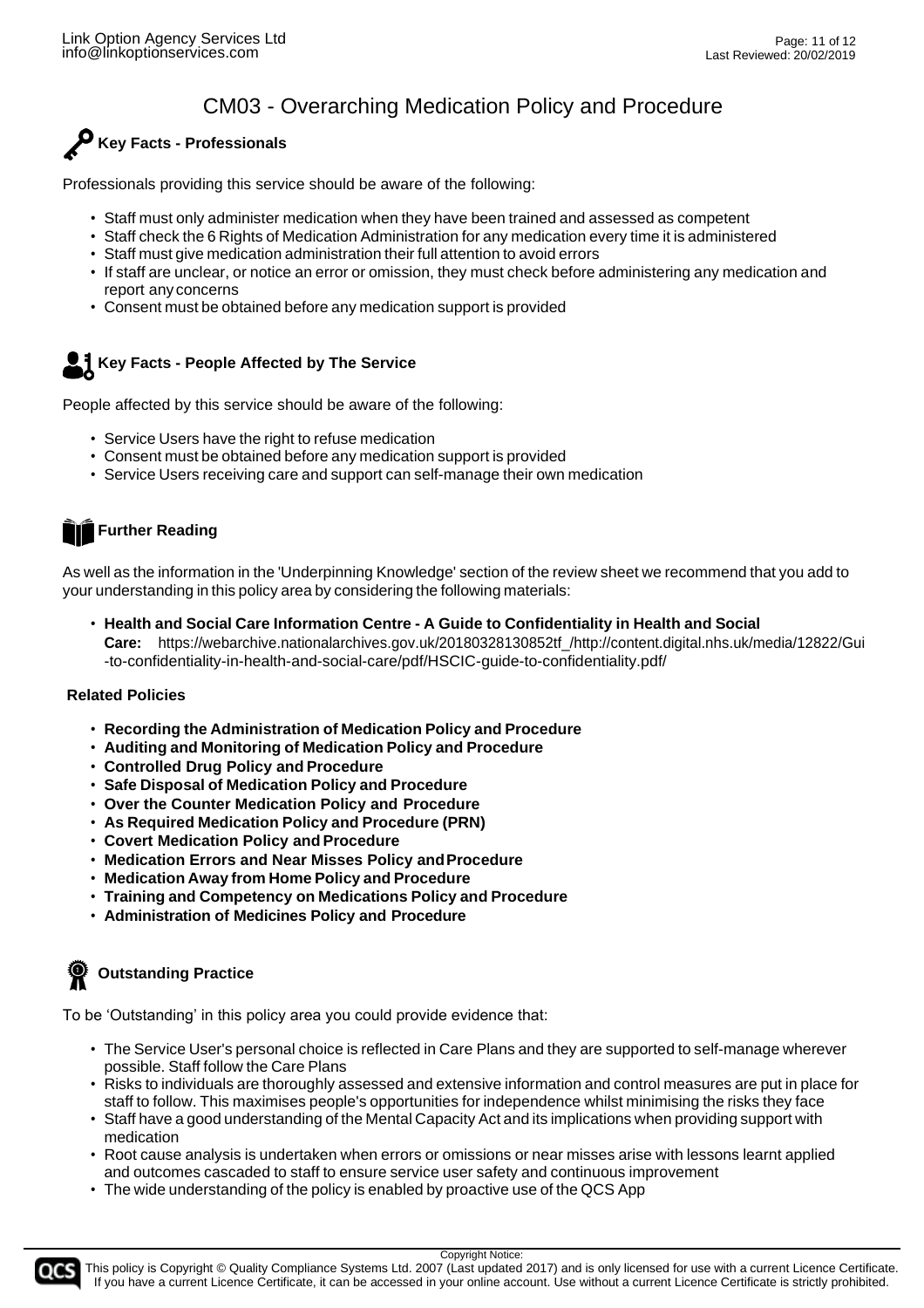

The following forms are included as part of this policy:

| Title of form                     | When would the form be used?                                        | <b>Created by</b> |
|-----------------------------------|---------------------------------------------------------------------|-------------------|
| Medication Assessment Form - CM03 | When assessing a Service User's<br>medication support requirements. | QCS               |



Copyright Notice: This policy is Copyright © Quality Compliance Systems Ltd. 2007 (Last updated 2017) and is only licensed for use with a current Licence Certificate. If you have a current Licence Certificate, it can be accessed in your online account. Use without a current Licence Certificate is strictly prohibited.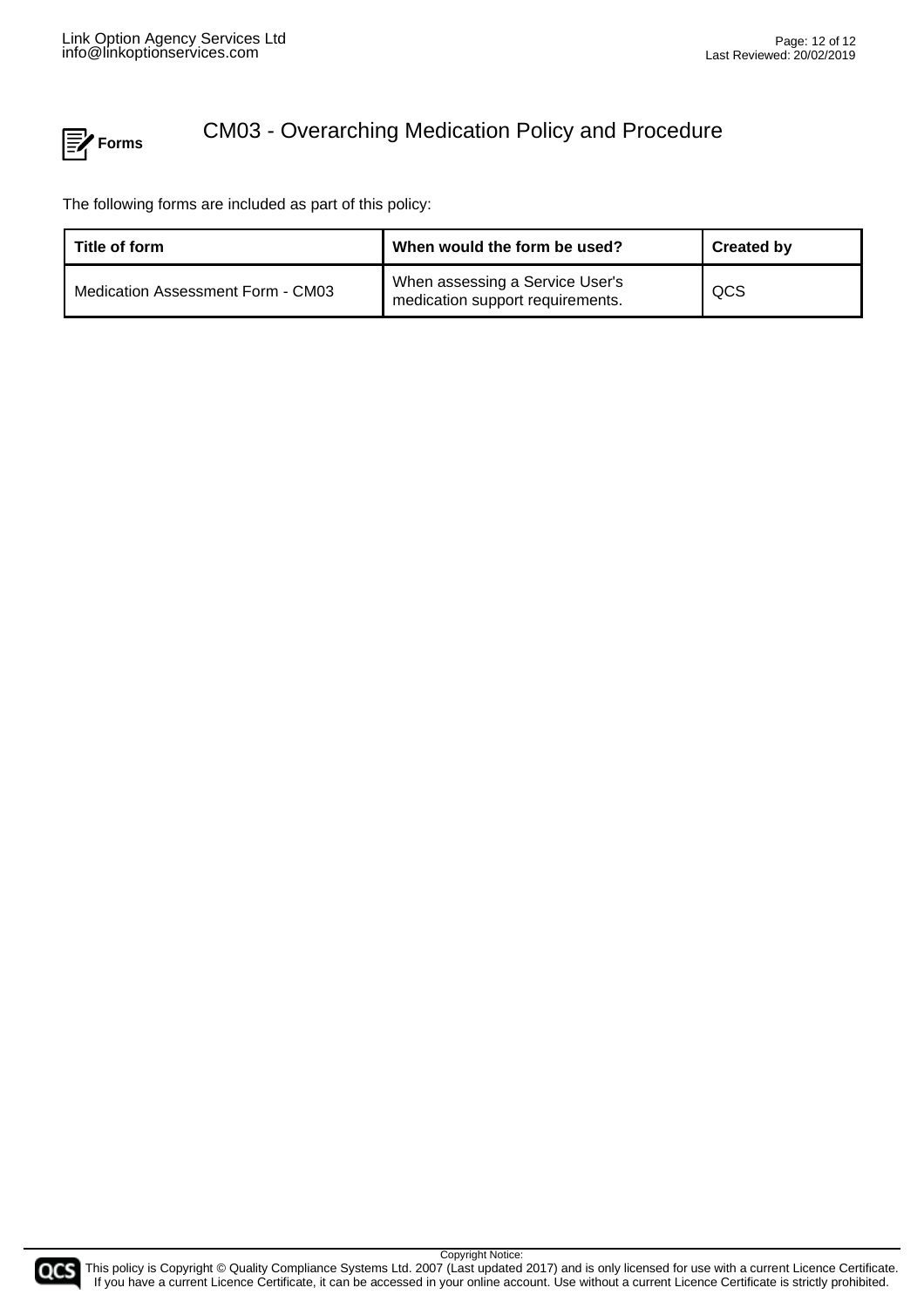| Name of Service User:                  |                          |  |  |
|----------------------------------------|--------------------------|--|--|
| Address:                               |                          |  |  |
| Name, Address, and Phone Number of GP: |                          |  |  |
| DOB:                                   | Assessment Completed by: |  |  |

| <b>Medications List</b> |      |                       |                            |  |
|-------------------------|------|-----------------------|----------------------------|--|
| Name of Medication      | Dose | How often (Frequency) | Route (e.g. By Mouth etc.) |  |
|                         |      |                       |                            |  |
|                         |      |                       |                            |  |
|                         |      |                       |                            |  |
|                         |      |                       |                            |  |
|                         |      |                       |                            |  |
|                         |      |                       |                            |  |
|                         |      |                       |                            |  |
|                         |      |                       |                            |  |
|                         |      |                       |                            |  |
|                         |      |                       |                            |  |
|                         |      |                       |                            |  |
|                         |      |                       |                            |  |



This policy is Copyright © Quality Compliance Systems Ltd. 2007 (Last updated 2017) and is only licensed for use with a current Licence Certificate. If you have a current Licence Certificate, it can be accessed in your online account. Use without a current Licence Certificate is strictly prohibited.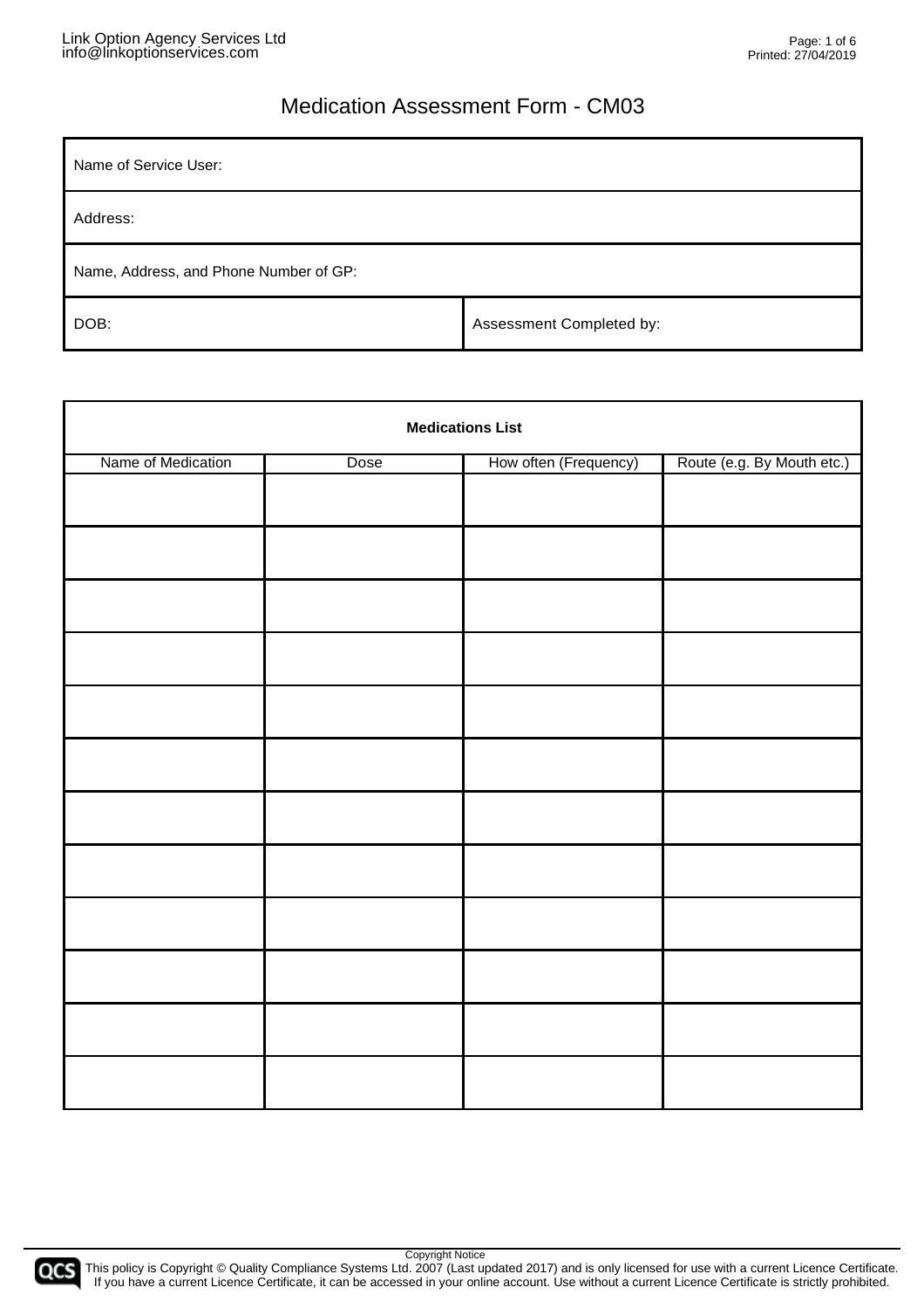| <b>Medications Assessment</b>                                                                                             |            |           |                       |                 |
|---------------------------------------------------------------------------------------------------------------------------|------------|-----------|-----------------------|-----------------|
|                                                                                                                           | <b>Yes</b> | <b>No</b> | <b>Not Applicable</b> | <b>Comments</b> |
| Are you allergic to any<br>medication?                                                                                    |            |           |                       |                 |
| Do you need any assistance<br>with medication?                                                                            |            |           |                       |                 |
| Do you need occasional verbal<br>or physical support?                                                                     |            |           |                       |                 |
| Do you need assistance more<br>regularly (opening bottles,<br>$etc.$ )?                                                   |            |           |                       |                 |
| Is there anyone else who<br>supports you with your<br>medication?                                                         |            |           |                       |                 |
| Do you need medication by<br>routes other than by mouth<br>(patches, drops, injection, etc.)                              |            |           |                       |                 |
| Do you use any over the<br>counter medication?                                                                            |            |           |                       |                 |
| Is your medication in bottles,<br>blister packs or pharmacy filled<br>dossette boxes or other<br>(state)?                 |            |           |                       |                 |
| Does any of your medication<br>need to be given at a specific<br>time every day (e.g. Diabetic,<br>Parkinson's Epilepsy)? |            |           |                       |                 |

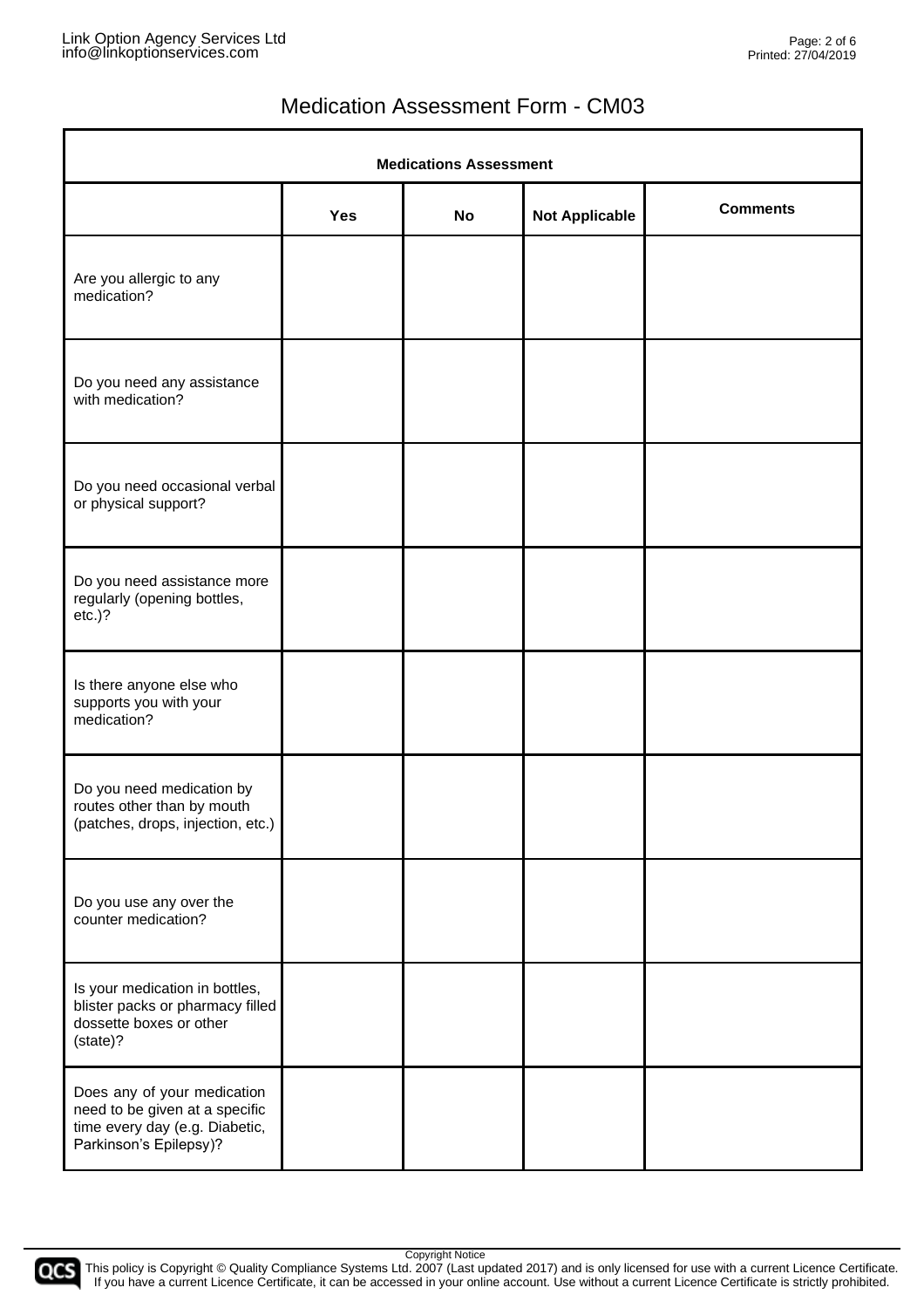| <b>Medications Assessment</b>                                                                  |     |           |                       |                 |  |
|------------------------------------------------------------------------------------------------|-----|-----------|-----------------------|-----------------|--|
|                                                                                                | Yes | <b>No</b> | <b>Not Applicable</b> | <b>Comments</b> |  |
| Do you have any infections we<br>should know about (e.g. MRSA,<br>Blood Borne Virus)?          |     |           |                       |                 |  |
| How and where do you usually<br>dispose of medication?                                         |     |           |                       |                 |  |
| Do you have a preferred<br>pharmacy for your medication?                                       |     |           |                       |                 |  |
| Does your medication get<br>delivered or do you/someone<br>collect it?                         |     |           |                       |                 |  |
| Who orders your medication?                                                                    |     |           |                       |                 |  |
| Does the Service User know<br>and understand what<br>medicines they should be<br>taking & why? |     |           |                       |                 |  |
| Is the Service User aware of<br>date, day, time                                                |     |           |                       |                 |  |
| Does the Service User always<br>want to take their medication?                                 |     |           |                       |                 |  |
| Does the Service User usually<br>remember to take their<br>medication at the right time?       |     |           |                       |                 |  |



Copyright Notice This policy is Copyright © Quality Compliance Systems Ltd. 2007 (Last updated 2017) and is only licensed for use with a current Licence Certificate. If you have a current Licence Certificate, it can be accessed in your online account. Use without a current Licence Certificate is strictly prohibited.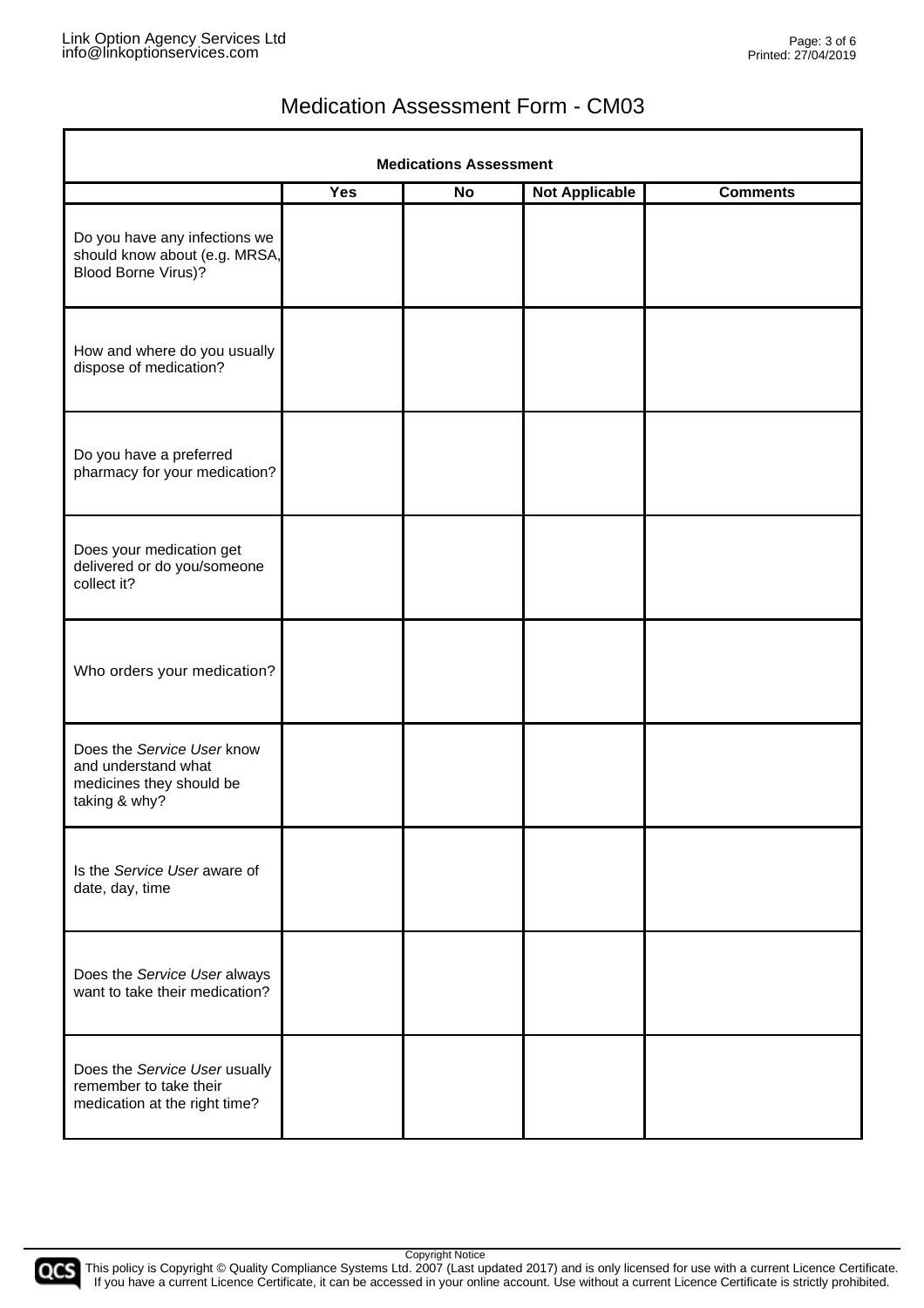| <b>Medications Assessment</b>                                                                                         |            |           |                       |                 |  |
|-----------------------------------------------------------------------------------------------------------------------|------------|-----------|-----------------------|-----------------|--|
|                                                                                                                       | <b>Yes</b> | <b>No</b> | <b>Not Applicable</b> | <b>Comments</b> |  |
| Can the Service User read the<br>labels on medication<br>packaging?                                                   |            |           |                       |                 |  |
| Can the Service User remove<br>tablets/capsules from the<br>container themselves?                                     |            |           |                       |                 |  |
| Is the Service User able to<br>swallow their tablets/capsules?                                                        |            |           |                       |                 |  |
| Can the Service User pick up a<br>bottle and pour out a dose of<br>liquid medicine accurately?                        |            |           |                       |                 |  |
| If applicable, does the Service<br>User describe any problems<br>using inhalers?                                      |            |           |                       |                 |  |
| If applicable, does the Service<br>User have, or will they have<br>any problems putting in eye<br>drops?              |            |           |                       |                 |  |
| If applicable, does the Service<br>User have, or would they have<br>any problems putting in ear<br>drops?             |            |           |                       |                 |  |
| If applicable, does the Service<br>User have, or would they have<br>any problems applying<br>creams?                  |            |           |                       |                 |  |
| If applicable, does the Service<br>User have, or would they have<br>any problems administering<br>medication via PEG? |            |           |                       |                 |  |

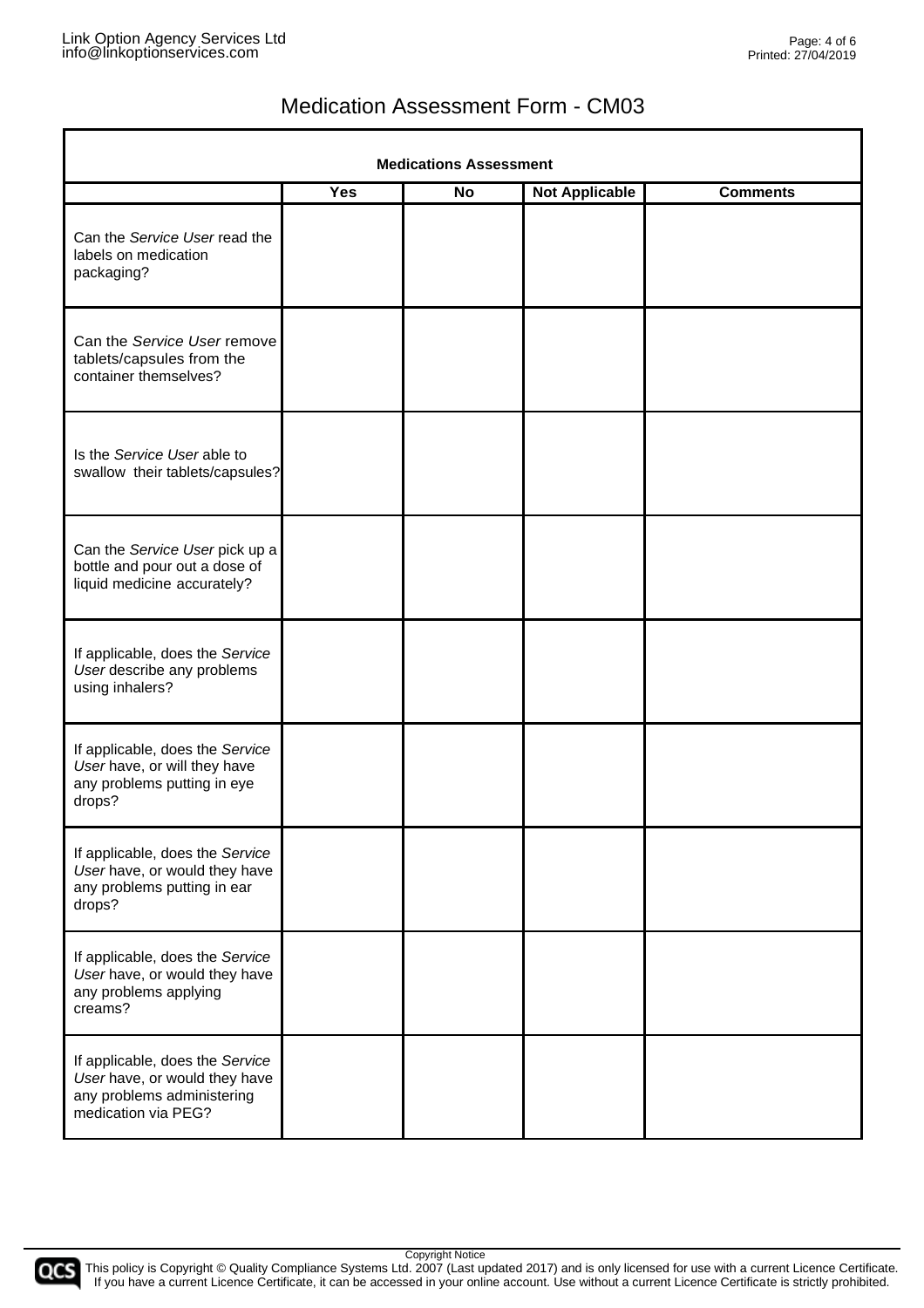| <b>Medications Assessment</b>                                                                             |            |           |                       |                 |  |
|-----------------------------------------------------------------------------------------------------------|------------|-----------|-----------------------|-----------------|--|
|                                                                                                           | <b>Yes</b> | <b>No</b> | <b>Not Applicable</b> | <b>Comments</b> |  |
| Is there any known medical<br>reason why self-administration<br>of medication should not be<br>agreed?    |            |           |                       |                 |  |
| Has the Service User<br>administered their own<br>medication prior to<br>commencement of care<br>service? |            |           |                       |                 |  |
| Will the Service User be able<br>to give valid consent?                                                   |            |           |                       |                 |  |
| Have monitoring<br>arrangements/review dates<br>been set and agreed?                                      |            |           |                       |                 |  |

**Details of any medication support provide by family or others**

Details of any medication support to be given by staff



Copyright Notice **OCS** This policy is Copyright © Quality Compliance Systems Ltd. 2007 (Last updated 2017) and is only licensed for use with a current Licence Certificate. If you have a current Licence Certificate, it can be accessed in your online account. Use without a current Licence Certificate is strictly prohibited.